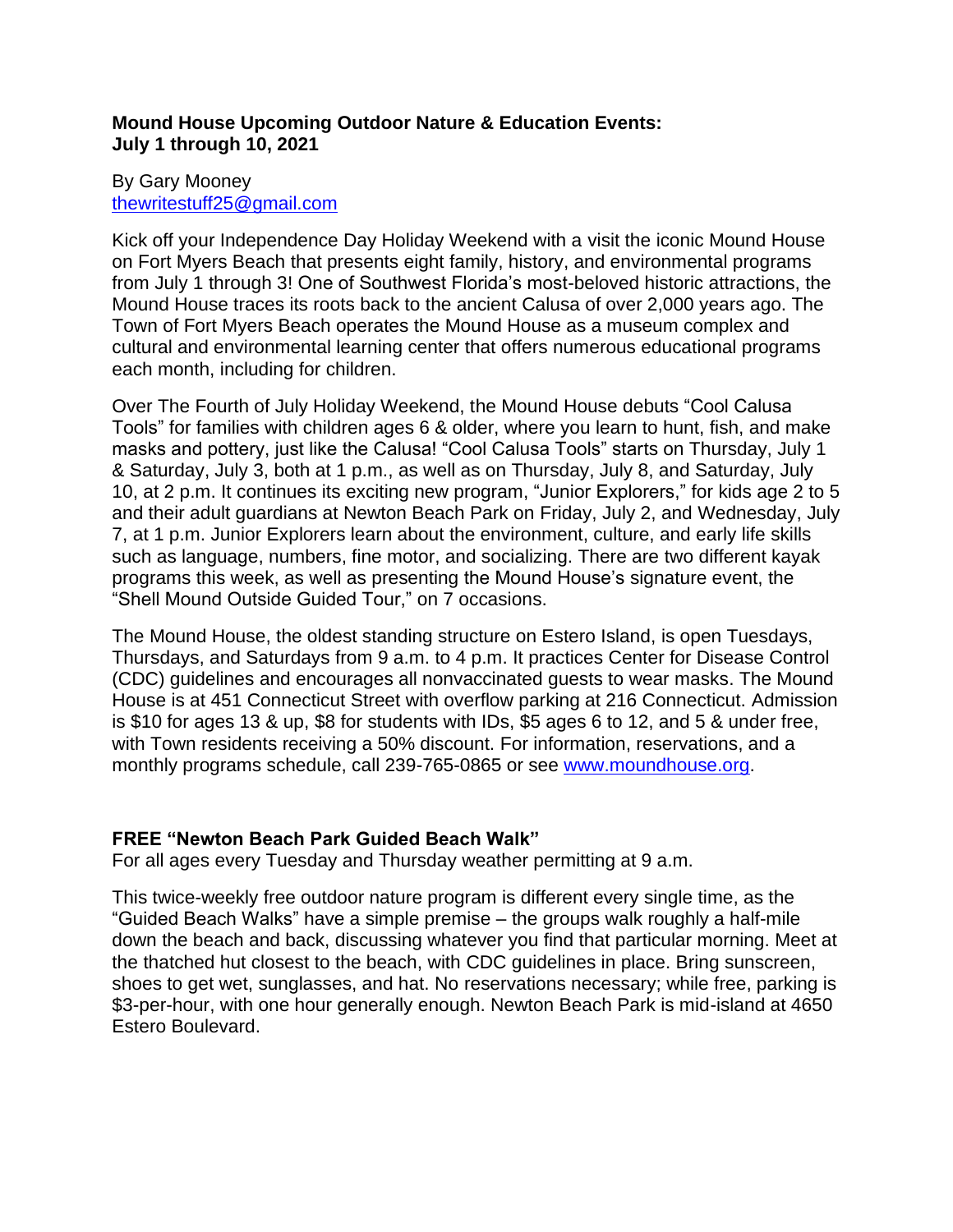#### **"Shell Mound" Outside Guided Tour**

For all ages on Thursday, July 1, at 11 a.m. & 2 p.m.; Saturday, July 3, at 2 p.m.; Tuesday, July 6, at 11 a.m. & 2 p.m.; Thursday, July 8, at 1 p.m.; and Saturday, July 10, at 1 p.m.

If you dig archaeology, the Mound House's signature program is for you! Tour the 2,000-year-old Calusa Indian Shell Mound led by the interpretive staff as you explore the site's archaeology to unearth clues about this ancient society. \$5-per-person that does not include Mound House admission; Mound House members free, with CDC guidelines in place.

## **NEW "Cool Calusa Tools"**

For families with children ages 6 & older on Thursday, July 1 & Saturday, July 3, both at 1 p.m.; and Thursday, July 8, and Saturday, July 10, at 2 p.m.

Learn to hunt, fish, and make masks and pottery, just like the Calusa! The interpretive staff leads an exciting hands-on tour of the Mound House grounds where they demonstrate Calusa tools and artifacts, then help you make Calusa-inspired artwork where your imagination runs wild! \$2-per-person that does not include Mound House admission. The Mound House enforces CDC guidelines and recommends that all unvaccinated visitors wear masks.

## **"Mangroves by Kayak Tour"**

For ages 12 & up weather permitting on Friday, July 2; Wednesday, July 7; and Friday, July 9, all at 9 a.m.

Explore the winding mangrove creeks and hidden waters of the Estero Bay Aquatic Preserve as only a kayaker can on this Environmental Educator-guided tour of the ancient realm of the Calusa! Witness birds, fish, manatee and dolphins as you paddle through the natural beauty of Estero and Hell Peckney Bays in a tandem kayak. All paddling & safety equipment provided, with kayak tours in accordance with Florida Society of Ethical Ecotourism guidelines. \$45-per-person; Mound House members \$15. Advance reservations necessary; private tours available, with CDC guidelines in place.

## **NEW: "Junior Explorers" at Newton Beach Park**

For children 2 to 5 with their adult guardians on Friday, July 2; and Wednesday, July 7, both at 1 p.m.

Your Junior Explorer will investigate Newton Beach Park to learn about the natural environment, culture, and early life skills such as language, numbers, fine motor, and socializing during this 30-minute program, featuring topics like "Counting With Nature," "Animals of The Estuary," "Paint Making," "Calusa Masks," "Calusa Pottery," and